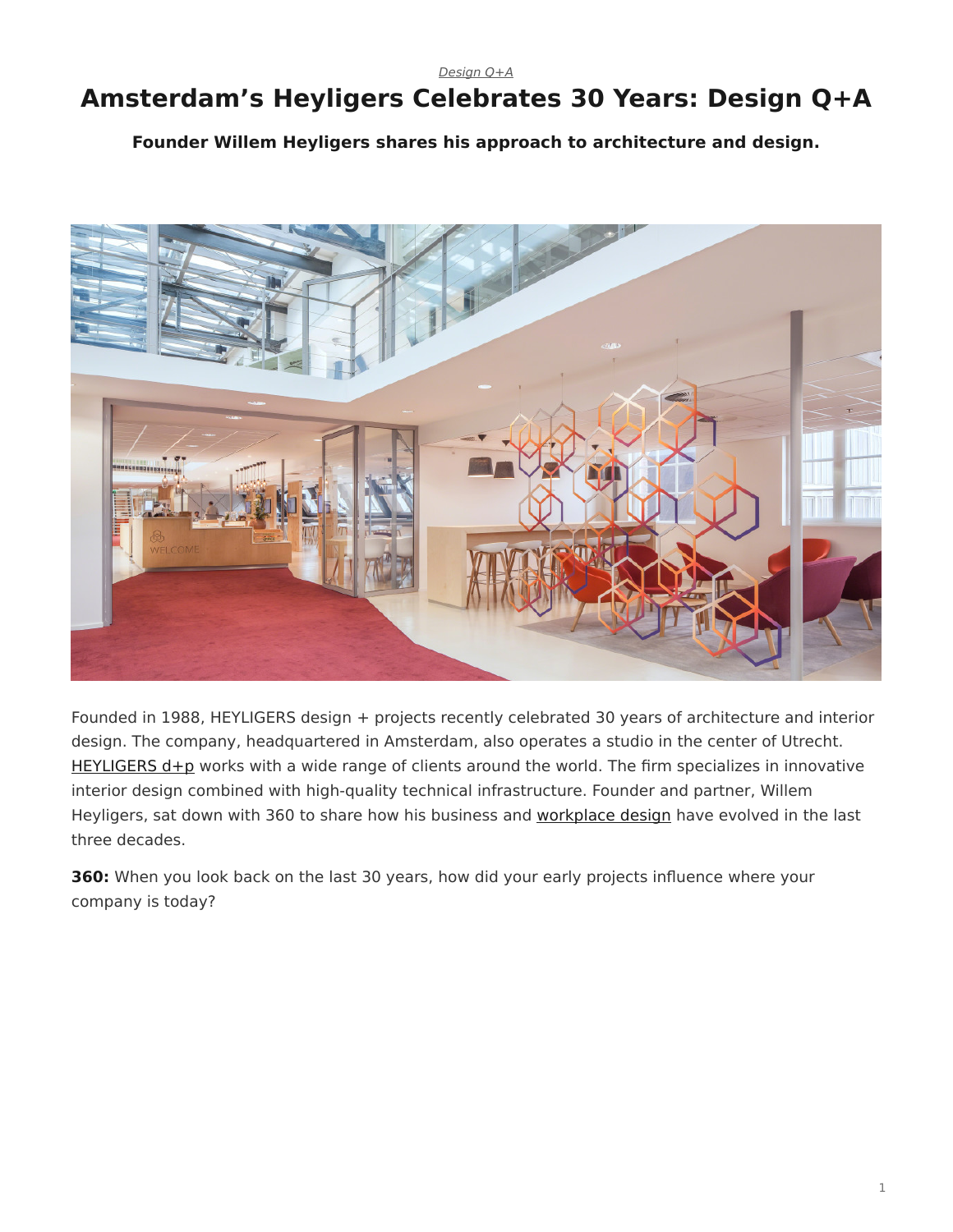**Willem Heyliger:** We started 30 years ago here in Amsterdam building trade floors and dealing rooms for financial companies. That was a field of design and complexity that was hardly touched by anybody else and quickly put us on the international playing field. It was an interesting way of working — strange at the time — people worked long hours, sat very close together and used a lot of monitors. They didn't want to sit in any enclosed environments. They wanted to know what everybody else was doing. It was a high-tech environment with an emphasis on ergonomics and an understanding of a need for breakout areas. That was 30 years ago.

Since we had a good understanding of how people wanted to work, which was different from the standard at the time, we decided to start working on complete offices. We began to explore why decisions were being made about how people were working. How are people going to use the space? What kinds of activities will they be doing there? We also wanted to be sure we made good use of the real estate. Because we were involved in the construction and renovation of existing buildings, we were able to approach these projects differently.

**360:** When you work on projects today, how do you determine the best approach?

**WH:** I strongly believe in hybrid solutions. There's no longer a need to persuade people to leave their desks and move around in their offices. There is a common understanding that we have to work differently. But, it's not what you as a designer or a facility manager want — instead, it's what you facilitate for your people. It's also very much based on the personal characteristics of every individual. There's not a single solution which will fit the need of a group, or the need of a profession, or the need of people that have the same task. You really have to facilitate an environment where different characters can all find a place to stay.

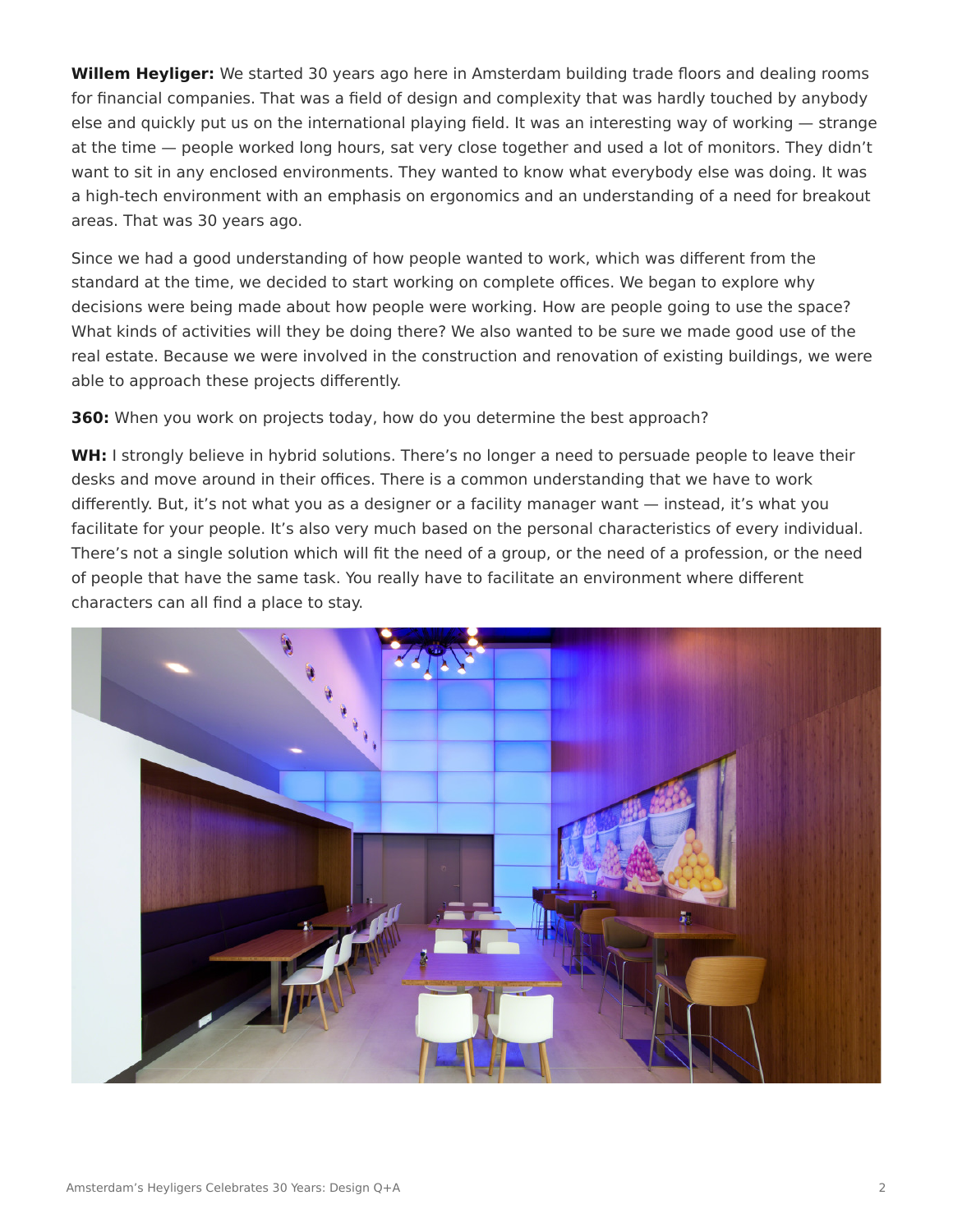**360:** How do you begin to design hybrid solutions?

**WH:** The users need to be more involved than ever before. You have to sit and talk with people and see where their needs are. People are staying longer in their jobs, creating a wider range of demographics within the office. It goes without saying that somebody who is 28-years-old coming in the office with his cap on and a skateboard is quite different from the guy who's 63 bringing his lunch to work. But, they all have to help the company succeed. So, how do you help them work together? Before starting a project, it's common to interview people from different departments. But, that's not enough. We also want to talk to the youngest employee, the newest, the more recent hires, the people who've been there the longest, etc. By talking to people on a personal level, they immediately feel engaged and they often open up.

**360:** How do you translate what you're able to learn about each project into the design?

**WH:** What we find is that different people who do the same types of work often do that work in very different ways. For instance, some people are what I call "gatherers" while others are "distributors." The gatherers are out in the field, seeing problems, collecting information and then they come back to the office and gather as much relevant information as they can in the shortest time possible to try to solve the problem. Distributors find a solution and then distribute it to everybody whether they want to hear it or not. These are different ways of working and you need them both. They can require different tasks, but it's not based on job description, it's based on how they choose to work. So, they need different kinds of working environments to support how they do their jobs best.

**360:** What do you see for the future of workplace design?

WH: I think people are going to work from home less. If you're not in the office, you're missing out on opportunities for yourself. People feel left out if they're not in the office. So, they'll come to the office themselves if they are ambitious. Ambition goes hand-in-hand with being in the office as much as possible and learning from others. Continuous learning is becoming very important and it doesn't usually happen if you're sitting at home.

In order to avoid the cost of sitting in traffic or having to commute long distances, organizations will have different locations for their office instead of having people work from home. Instead of building one headquarters in one city or country, they'll have satellite offices like we've done with Utrecht and Amsterdam. Even though Utrecht isn't that far away, it feels extremely far during times of high traffic.

**360:** What role do you think the workplace plays for an organization?

**WH:** The DNA of a company is in the office. If you're not part of the DNA, you reduce your chances of improving yourself, your position and getting the more interesting jobs. The look and feel of the office is of vital importance for the race for talent. So, it has to be an office where you come in and you immediately think — this is where I want to work.

**360:** If you could work on anything, what would be your dream project?